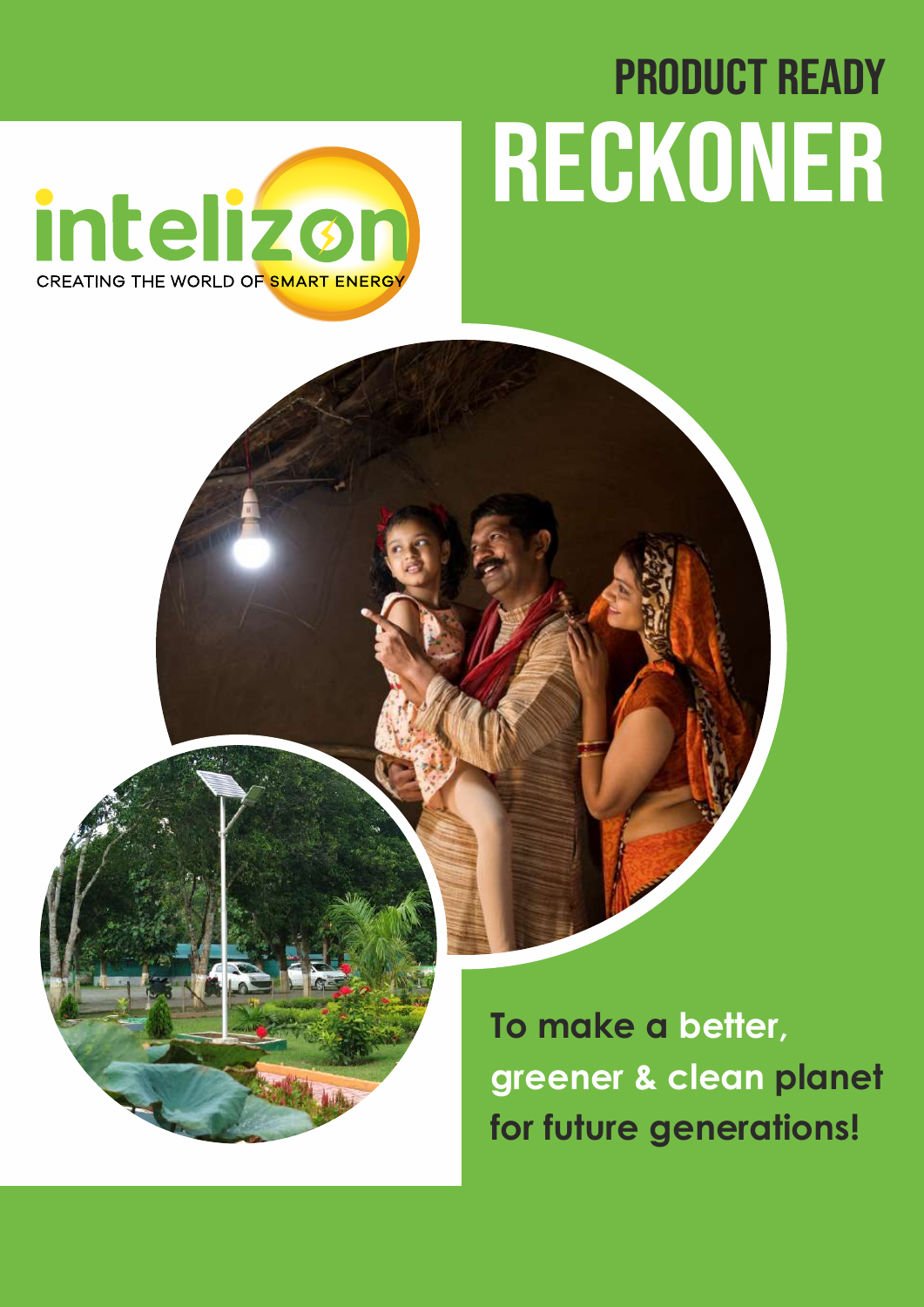## About US

- Intelizon started in 2007
- Founder-Dr Kushant Uppal (IITM / USC / Silicon Valey)
- IITM incubated
- Investors Sukam; Venture capitalists
- Pioneer in Lithium ion battery based solar and hybrid systems
- Our Values Innovation; Quality and Customer satisfaction
- Triple Impact 2.7 million lives; 300000 trees and 25GHW of electricity savings
- More than 40000 solar streetlights deployments
- >2 lakh solar home systems/ appliances
- Presence across India and West Africa
- OEM partners Nippo; Sukam and others
- Inhouse R&D & Quality
- Quality checks at every stage-incoming; in-process and outgoing
- 80+ partners and growing
- Only company globally to offer unlimited autonomy
- >7years field operating solar streetlights experience & return rate of <1yr
- First to bring hybrid DC LION based mini-inverters
- First to introduce CCTV streetlights
- On site service through partners
- >10years experience in Lithium ion batteries



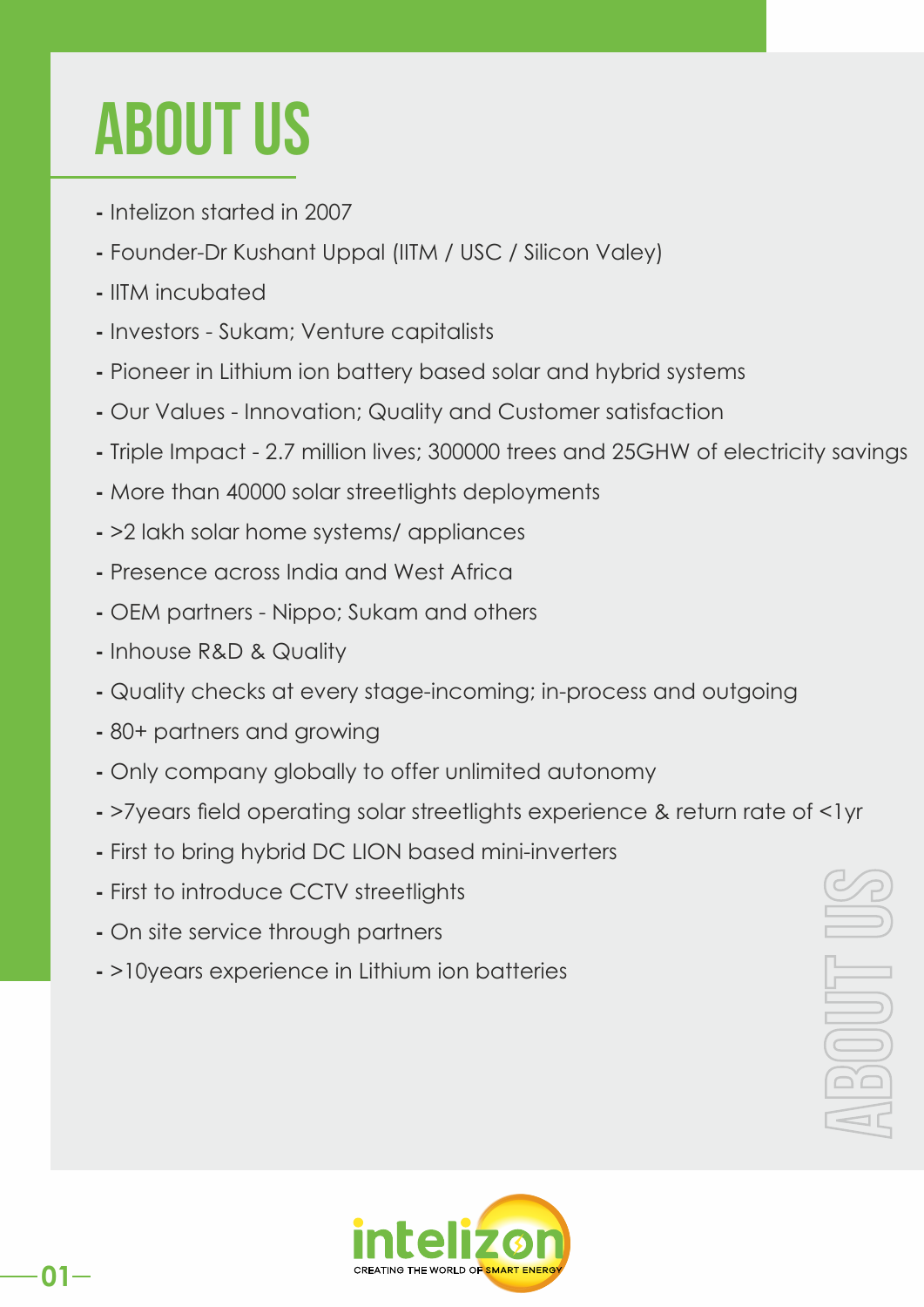## **ZONSTREET**

- Zero electricity cost
- Zero cabling Cost
- Zero blackouts
- Inbuilt LION battery
- Samsung/ LG cells
- 97% efficient smart controller
- Unlimited autonomy
- >7 years field deployment
- 40000 lights in the field
- Presence all over India and West Africa
- Motion sensor to optimise power consumption
- Automatic ON/ OFF (Dusk to Dawn) of Auto dimming
- Nichia high power LED>150lumen/ W
- Inbuilt heat sink for thermal management
- Separate solar panel for proper charging
- IP65 casing with PG9 gland
- Certied UL/ NABL/ MNRE/ IK8/ LM80/ LM79/ IEC
- 2 year system warranty/ onsite service
- Life 5 year battery/ 20year panel/ 15year LED
- **Reflector and advanced lenses for best in class lux**
- Wide range of models: 9W/ 12W/ 15W/ 18W/ 24W/ 30W/ 40W/ 50W
- Applications Roadway, Walkway, Parking, Highway, Garden & **Security**





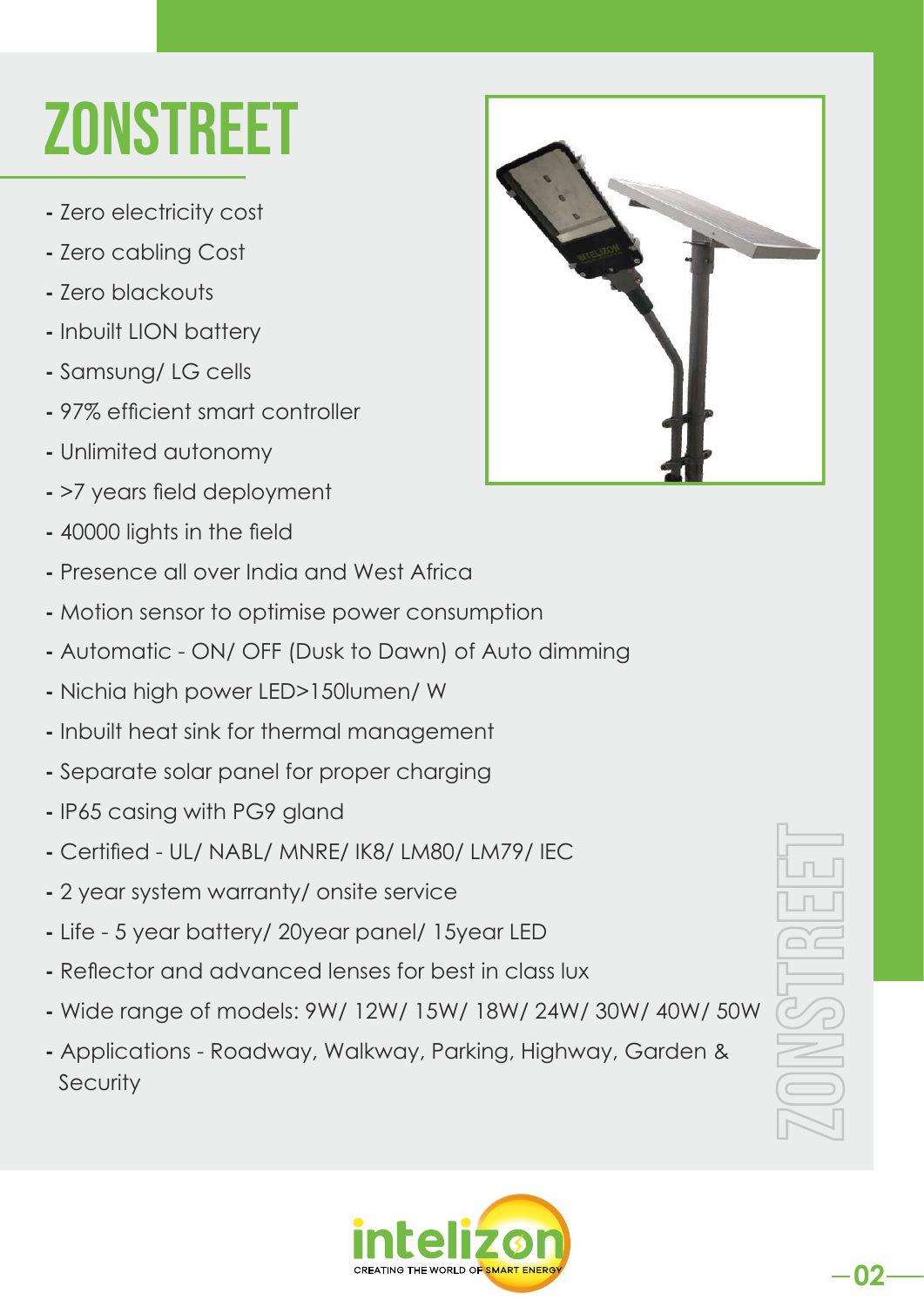#### **ZONSTREET CCTV**

- Advance version of Zonstreet
- Lighting + Surveillance System
- Inbuilt IP65 camera
- 3MP camera with night color vision
- 10 days of memory storage
- Free mobile/ desktop app
- 24x7 color vision
- **4G and wifi compatible**
- Fisheye lens for wide viewing 360° angle
- Video analytics service coming soon
- Sony processor
- Download video feed onto cloud/ own server
- IP65 Power supply for 4G hotspot with 7 day backup
- Low power consumption camera 1.2W
- Voice activation coming soon
- Wireless 2 in 1 surveillance and light
- Models Solar : 15W/ 30W/ 45W Grid : 20W/ 35W/ 50W
- Rest all features same as Zonstreet
- Applications Roads Junction, Parking, Garden, Farms, Security & Surveillance



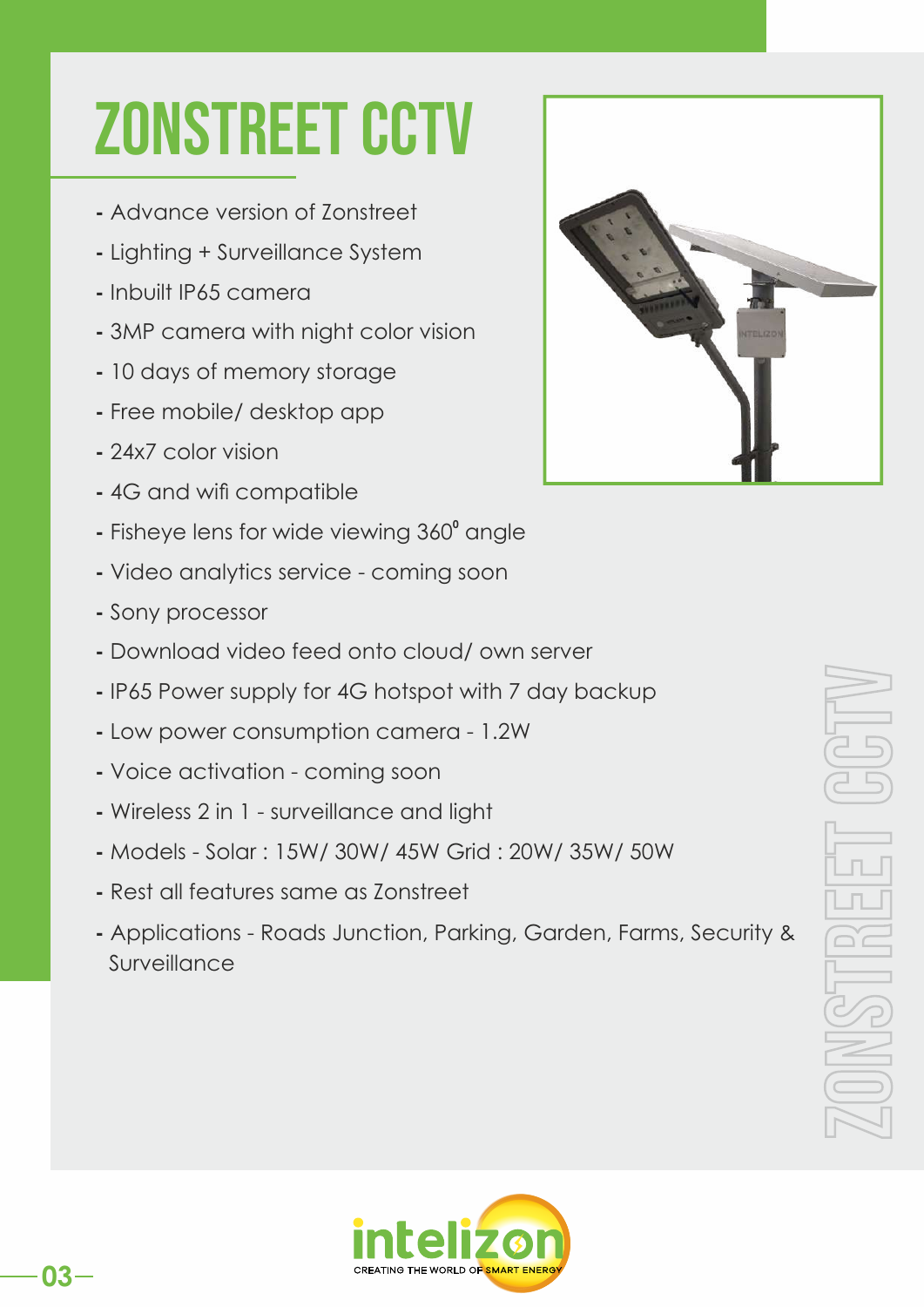#### Zonstreet HYBRID

- 4 models 35W/ 50W/ 70W/ 100W
- 3 hour backup
- zero blackouts
- Inbuilt lithium ion battery
- Samsung/ LG cells
- 97% efficient smart controller
- 10KVA surge protection
- 4KVA inbuilt surge protection
- wide operating range 90 to 300V
- Presence all over India and West Africa
- PF>0.95
- Separate driver box for easier maintenance
- Auto dimming 50% after 6 hours for reduced electricity bills
- Nichia high power LED>150lumen/W
- Inbuilt heat sink for thermal management
- IP65 casing with PG9 gland
- Certied IK8/ LM80/ LM79
- 2 year system warranty/ onsite service
- Life 5 year battery/ 15year LED
- **Reflector and advanced lenses for best in class lux**
- Applications Roadway, Walkway, Parking, Garden & Security



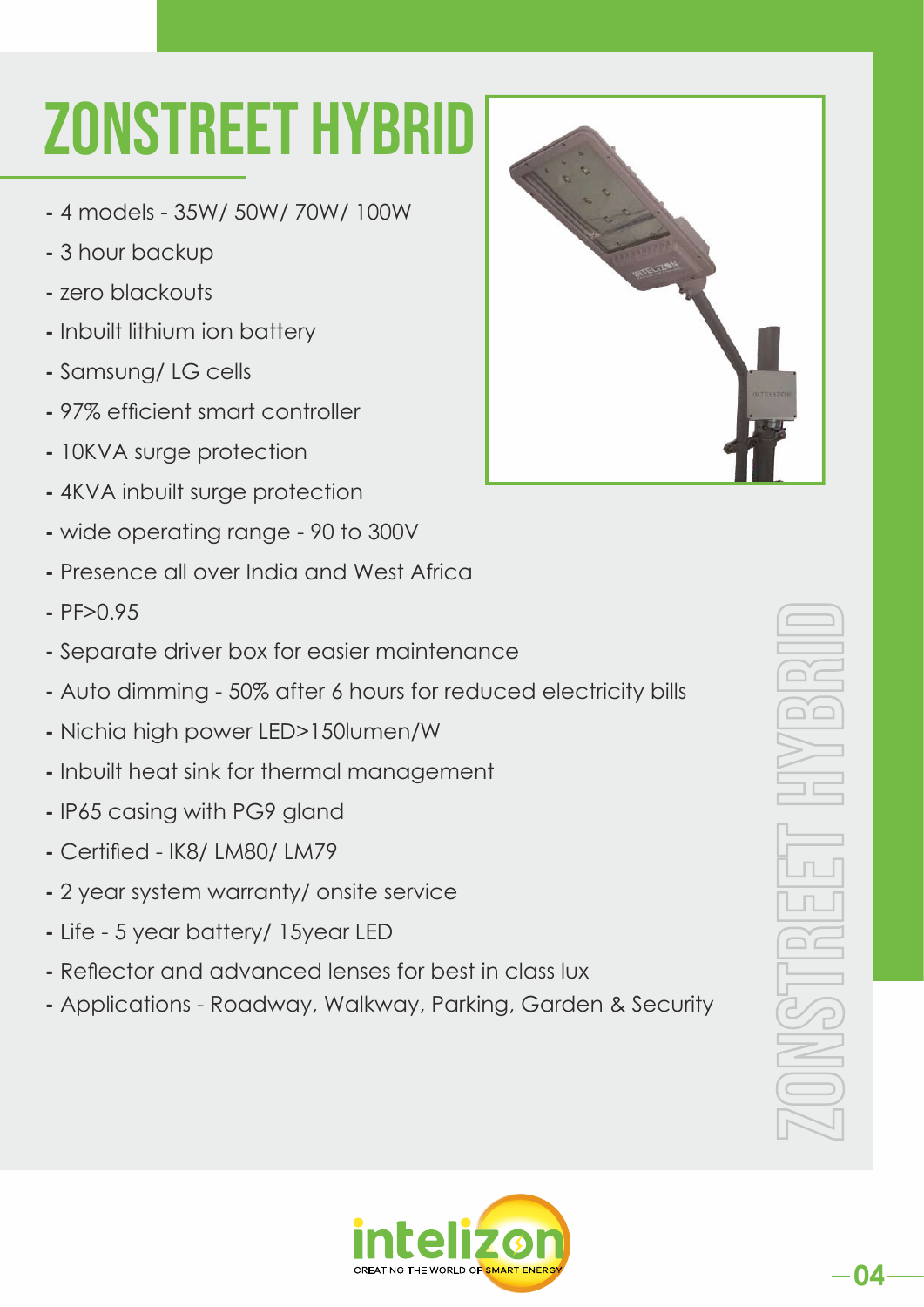#### **ZONBULB**

- Solar powered
- 5 to 8 hour backup
- 1, 2, 3 bulb models
- Inbuilt lithium ion battery
- 2 year warranty
- Mobile charging port available
- Grid charging optional
- High efficiency LED>130lumen/W
- LM80 certied LED
- Portable & Plug-in Plug-out device
- Hook to hang bulb anywhere
- Metal box for better thermal management
- Operate bulbs 24x7 on panel/ grid once battery is full
- Zero electricity expense
- No maintenance battery
- Life 5 year battery/ 20year panel/ 15year LED
- Safe and Child friendly
- 4 Models ZB1-2W/ ZB2-4W(2W+2W)/ ZB3-7W(5W+2W)/ ZB3-15W(5W+5W+5W)
- Applications Home, Shops, School, Camps, Emergency purpose





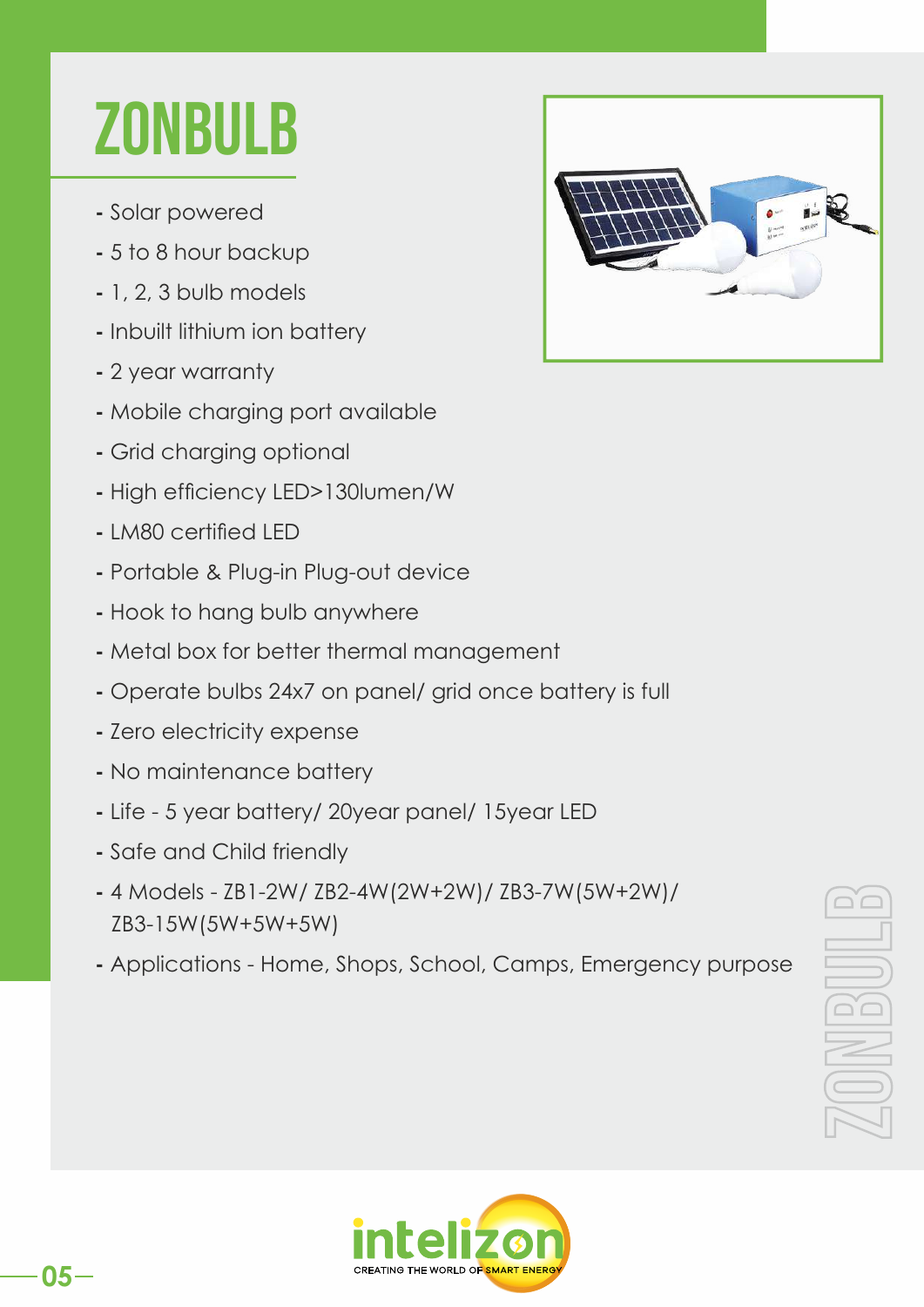## **ZONPOWER**

- Hybrid Grid & Solar powered
- 5 to 8 hour backup
- 3 or 2 lights and 1 fan models
- Inbuilt lithium ion battery
- 2 year warranty
- 2 USB ports Radio & Mobile Charging
- High efficiency LED>130lumen/W
- LM80 certied LED
- Portable & Plug-in Plug-out device
- Metal box for better thermal management
- Operate appliances 24x7 on panel/ grid once battery is full
- Save  $>50\%$  on electricity with efficient DC appliances
- 4KVA surge protection on AC/ DC power supply
- Ideal for small spaces upto 200sqft
- No maintenance battery
- Life 5 year battery/ 20year panel/ 15year LED
- Operate other 12V appliances-CCTV/ router/ payment machine
- Fast charging 3 to 4 hours
- Safe and Child friendly system
- Customisation also available
- Applications Home, Shop, Hostel, Farm house, School, Office & Godown